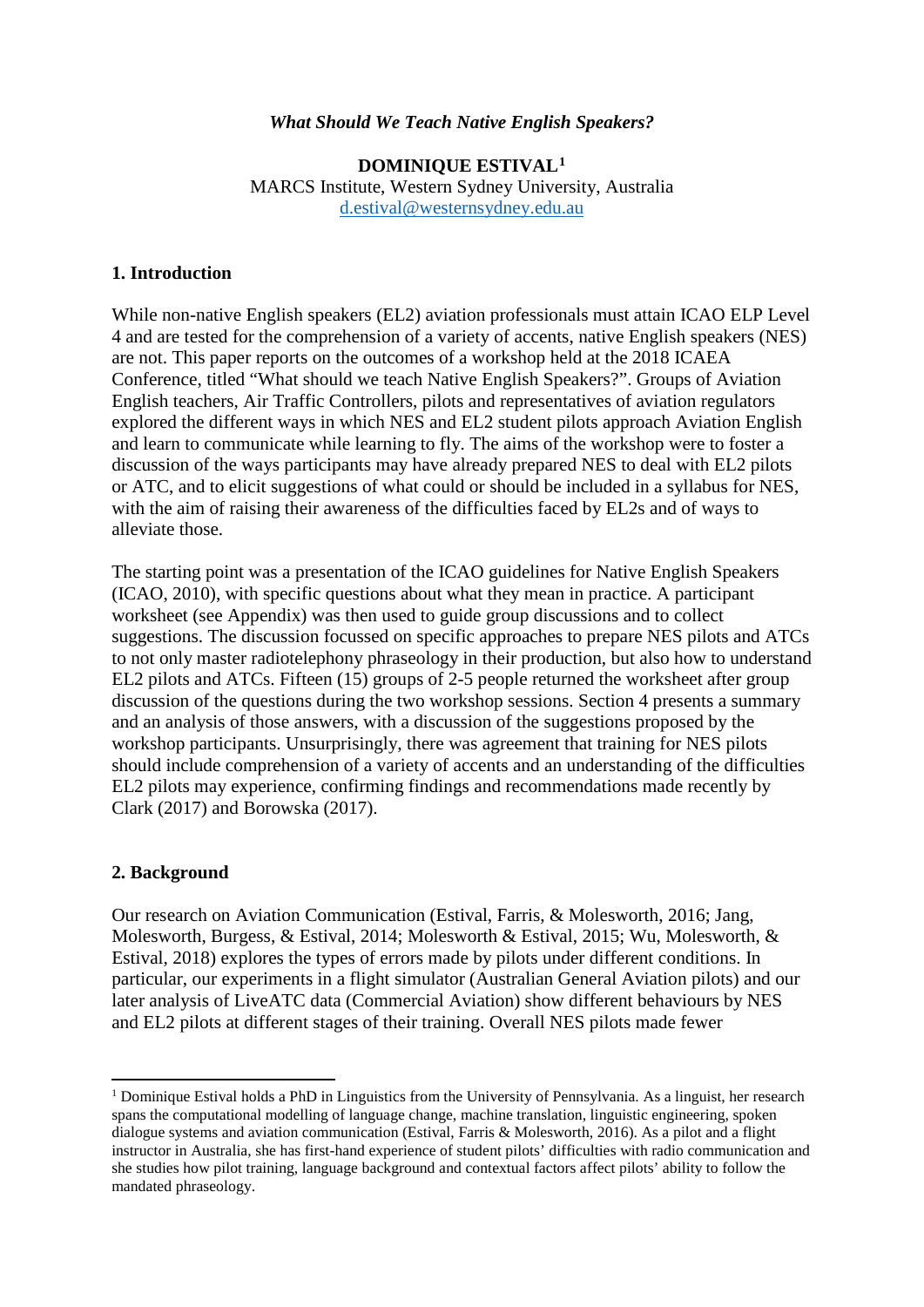communication errors than EL2 pilots but the EL2/NES distinction was confounded by other factors.

In the flight simulator experiments (Estival et al., 2016; Molesworth  $\&$  Estival, 2015), there was no difference between EL2 and NES pilots under conditions of higher information density and greater pilot workload, while faster ATC speech rate proved significant only for low qualified (i.e. PPL or less) pilots: not only did higher ATC speech rate have a significant impact only on low qualified EL2 pilots, but the type of error varied significantly between low qualified EL2 and NES pilots. Low qualified NES pilots made more mistakes than omissions (they need to be taught to think before speaking), while low qualified EL2 pilots made more omissions than mistakes (they need to be encouraged to speak). There was no significant impact of ATC speech rate for high qualified (CPL or higher) pilots, nor a significant difference on the type of error they made, showing that with higher qualification and more training, both groups perform equally well (with an accompanying decrease in mistakes for NES pilots and a comparative apparent increase in mistakes for EL2 pilots).

In the LiveATC data we analysed for Sydney Approach and Departures (Wu et al., 2018) we observed a significant impact of higher information density on the number of errors made by accented pilots, and a difference in the type and category of errors made by native English sounding versus accented pilots. For the type of errors, there were omissions in the readbacks of both native English sounding and accented pilots, but mistakes only in the readbacks of accented pilots. For the category of error, while there were more errors with words for accented than native English sounding pilots, there was no difference for errors with numbers.

Discussion about Aviation English is more often centred on the need to teach English to non-English speakers and on the most efficient ways to do so (e.g. Aiguo, 2008; Alderson, 2009; Farris, Trofimovich, Segalowitz, & Gatbonton, 2008; Henley & Daly, 2004; Kim & Billington, 2016; Kim & Elder, 2009; Moder, 2013; Moder & Halleck, 2009; Paramasivam, 2013; Tajima, 2004; Tiewtrakul & Fletcher, 2010) but the non-compliance of Native English Speakers with the phraseology is arguably as much a problem for international aviation communication as the difficulties that non-native speakers of English may have. For instance, Clark (2017) identified particular issues with the way NES produce radio transmissions: deviation from standard phraseology and not adhering to ICAO number pronunciation. She proposed several recommendations, as given in Table 1.

## **Table 1. Recommendations for NES (Clark, 2017:32)**

- Native English speakers should think of English in the flight deck or over the radio as not English as they know it, but instead as a different 'language'.
- On-going language awareness training should be implemented.
- Language awareness training should emphasise the elimination of local slang and non-standard phraseology.
- Language awareness training should incorporate awareness of non-native English listeners in training.

These recommendations echo and reinforce the guidelines provided by the International Civil Aviation Organization in Doc 9835 (ICAO, 2010).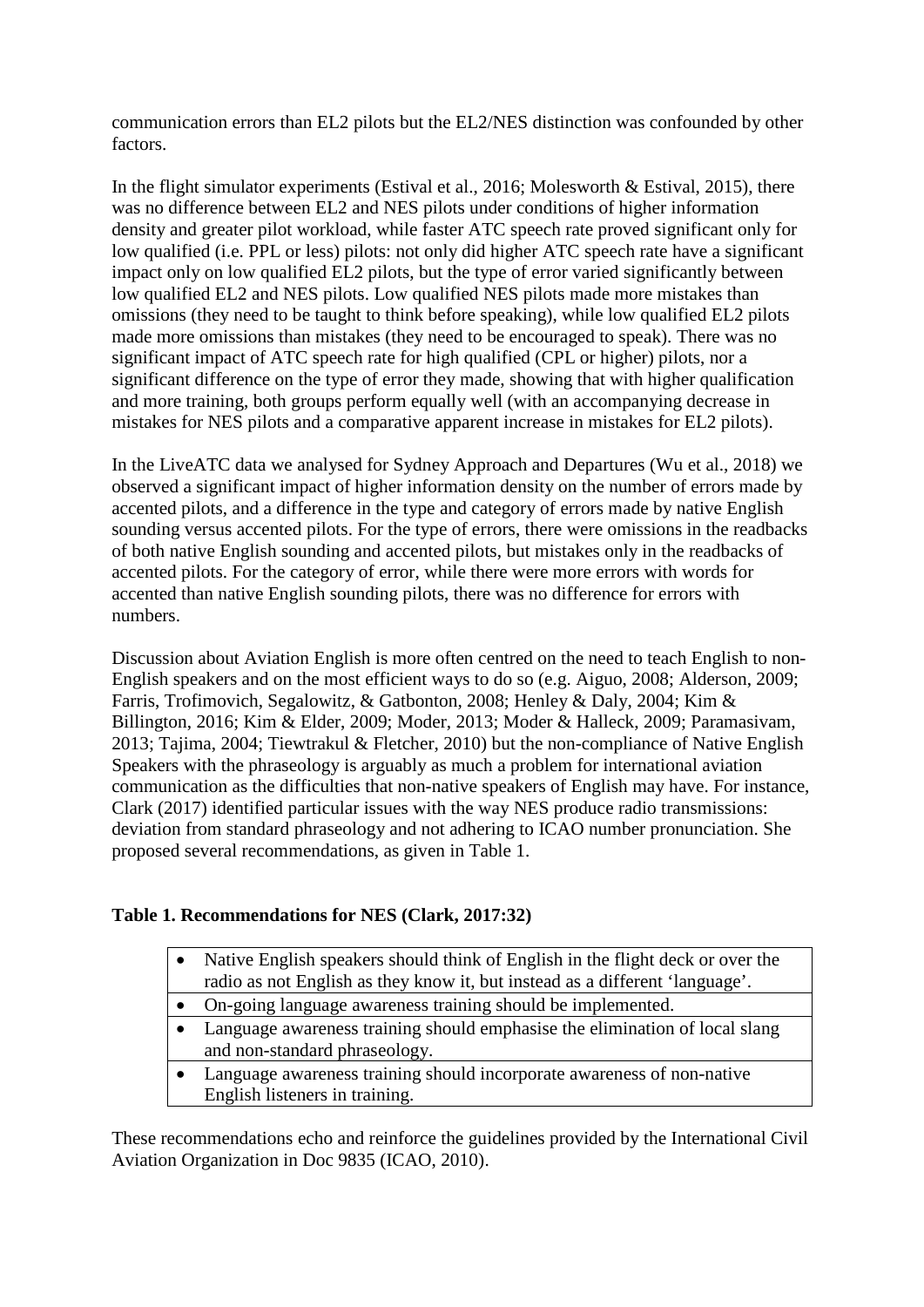# **3. The ICAO guidelines for Native English Speakers**

ICAO has long identified as a potential problem for aviation communication the fact that, given the use of English as the international language of aviation, Native English Speakers not only have a perceived advantage over speakers from other linguistic backgrounds but may also have a different approach to aeronautical communication, taking it as licence to use conversational English instead when it is not appropriate. For that reason, ICAO provides specific recommendations and guidelines for NES (ICAO, 2010). More specifically, ICAO (2010) recommends: a) that NES production must be intelligible (see Table 2), and b) that NES must be aware of potential difficulties for EL2 (see Table 3)

## **Table 2. NES production must be intelligible (ICAO, Doc 9835)**

3.3.3 […] users with high proficiency must *accommodate their use of language* so as to remain intelligible and *supportive to less proficient* users. 4.5.3 […] e) Proficient speakers shall use a dialect or accent which is *intelligible to the aeronautical community*.

## **Table 3. NES must be aware of potential difficulties for EL2 (ICAO, Doc 9835)**

4.5.10 […] native speech should not be privileged in a global context. 5.3.2.1 […] the burden for improved communications should not be seen as falling solely on non-native speakers.

5.3.1.3 […] Native speakers of English, in particular, have an ethical obligation to *increase their linguistic awareness* and to take special care in the delivery of messages.

We can say anecdotally that in countries where English is the official language, even senior flight instructors are rarely aware of these recommendations. In Australia, where there is testing of ELP for NES for comprehension of other English accents, awareness of the speaker's own linguistics characteristics is not emphasized. Meanwhile there is no training or testing of NES pilots for ELP in the US, in spite of the recent FAA circular which "clarifies the FAA English standard" (Federal Aviation Administration, 2017).

ICAO (2010) also spells out specific strategies for NES for better cross-cultural communications, as shown in Table 4.

## **Table 4. Strategies for better cross-cultural communications (ICAO, Doc 9835)**

5.3.1.4 […] b) native and other expert users of English can acquire *strategies to improve cross-cultural communications*;

5.3.1.4 […] c) native and other expert users of English can *refrain from the use of idioms, colloquialisms and other jargon* in radiotelephony communications and *can modulate their rate of delivery*; and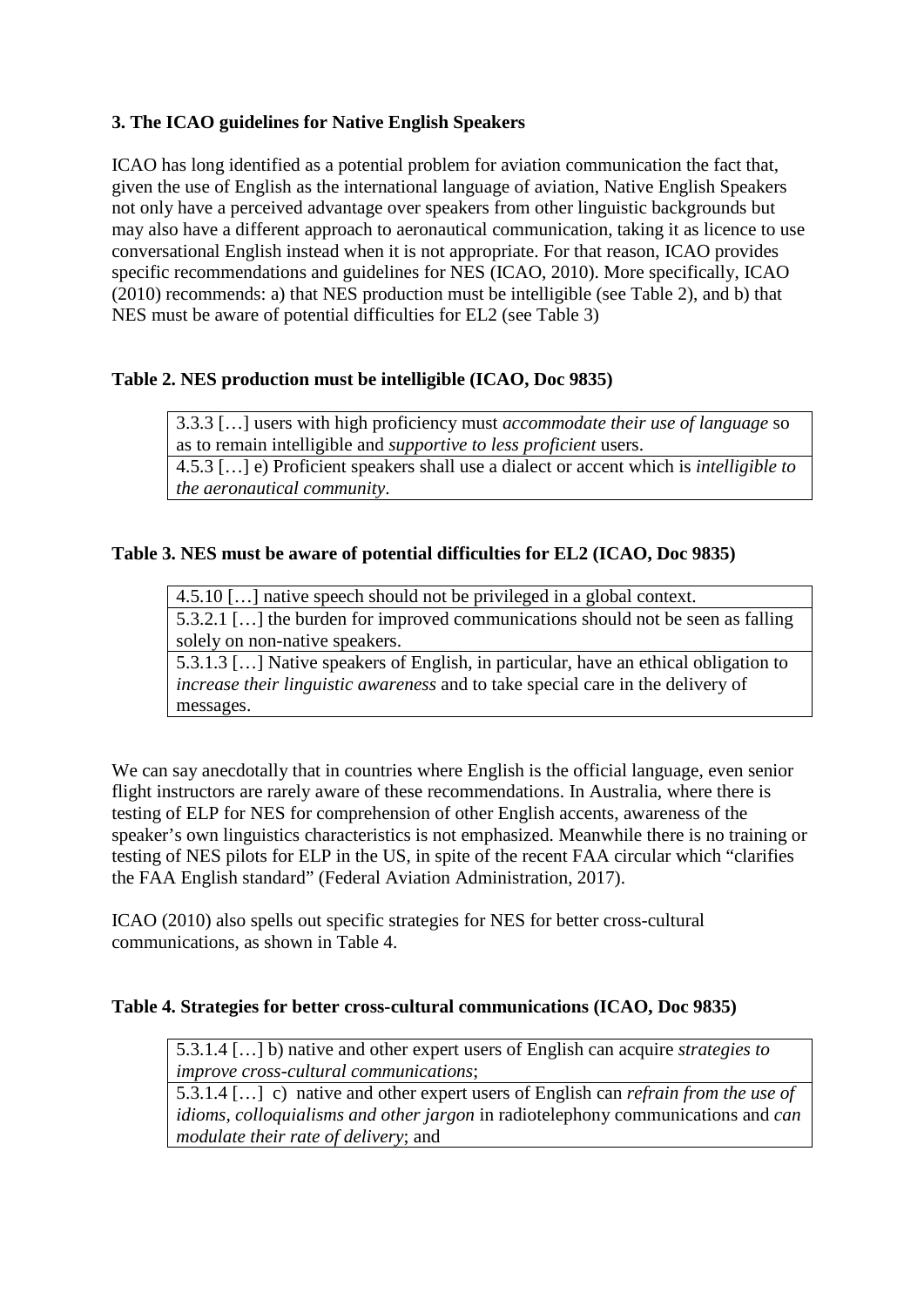5.3.1.4 […] d) native speakers are under the same obligation as non-native speakers to ensure that their variety of English is comprehensible to the international aviation community.

5.3.3.2 In this context, native speakers aware of the challenges faced by speakers of English as a foreign language (EFL) can take greater care in their speech. Native and highly proficient speakers can, for example, focus on *keeping their intonation neutral and calm*, admittedly difficult at busy control areas, but a good strategy to calm the language anxiety of an EFL speaker. They can take particular care to be explicit, rather than indirect, in their communications and train themselves away from the use of jargon, slang and idiomatic expressions. They can ask for readbacks and confirmation that their messages have been understood. They can also attend more carefully to readbacks in cross-cultural communication situations, *taking greater care to avoid the pitfalls of expectancy*, where a pilot or controller expecting a given result unconsciously affects the outcome. Additionally, a slower rate of delivery seems to make speech more comprehensible; therefore, taking care to *moderate speech rate* is a common-sense approach to improving communications.

5.3.3.7 While accent can sometimes be difficult to control, speakers can control intelligibility by *moderating the rate of speech*, *limiting the number of pieces of information per utterance*, and *providing clear breaks between words and phrases*. 5.3.5.2 […] While communication errors will probably never completely go away, disciplined use of ICAO standardized phraseology, compliance with the ICAO language proficiency requirements, alert awareness of the potential pitfalls of language, and an understanding of the difficulties faced by non-native English speakers will enable pilots and controllers to more readily recognize communication errors and work around such errors.

The question is whether this in fact happens and whether NES are even made aware of these obligations. The discussions during the workshop at ICAEA 2018, and the answers provided by the workshop participants on the worksheet (see Appendix 1) demonstrate that this is not the case.

## **4. Answers from the workshop participants**

In total, 15 worksheets were returned at the end of the workshop. Most groups spent more time discussing the first question, and some did not answer any of the other questions. In the tables given below, the number of answers returned for each question is given in brackets. The full answers to all the questions can be found in the online document where they were entered by the author after collating the paper worksheets<sup>[2](#page-3-0)</sup>. As the answers to Question 1 and Question 2 were very detailed, Table 5 and 6 provide summaries as well as the breakdown of answers for those questions.

<span id="page-3-0"></span>**<sup>.</sup>** <sup>2</sup> <https://docs.google.com/document/d/1cTWn0Iyj0LJpMdeSzCBRUjOFOuBGyNfbEqrDaqLPCWM>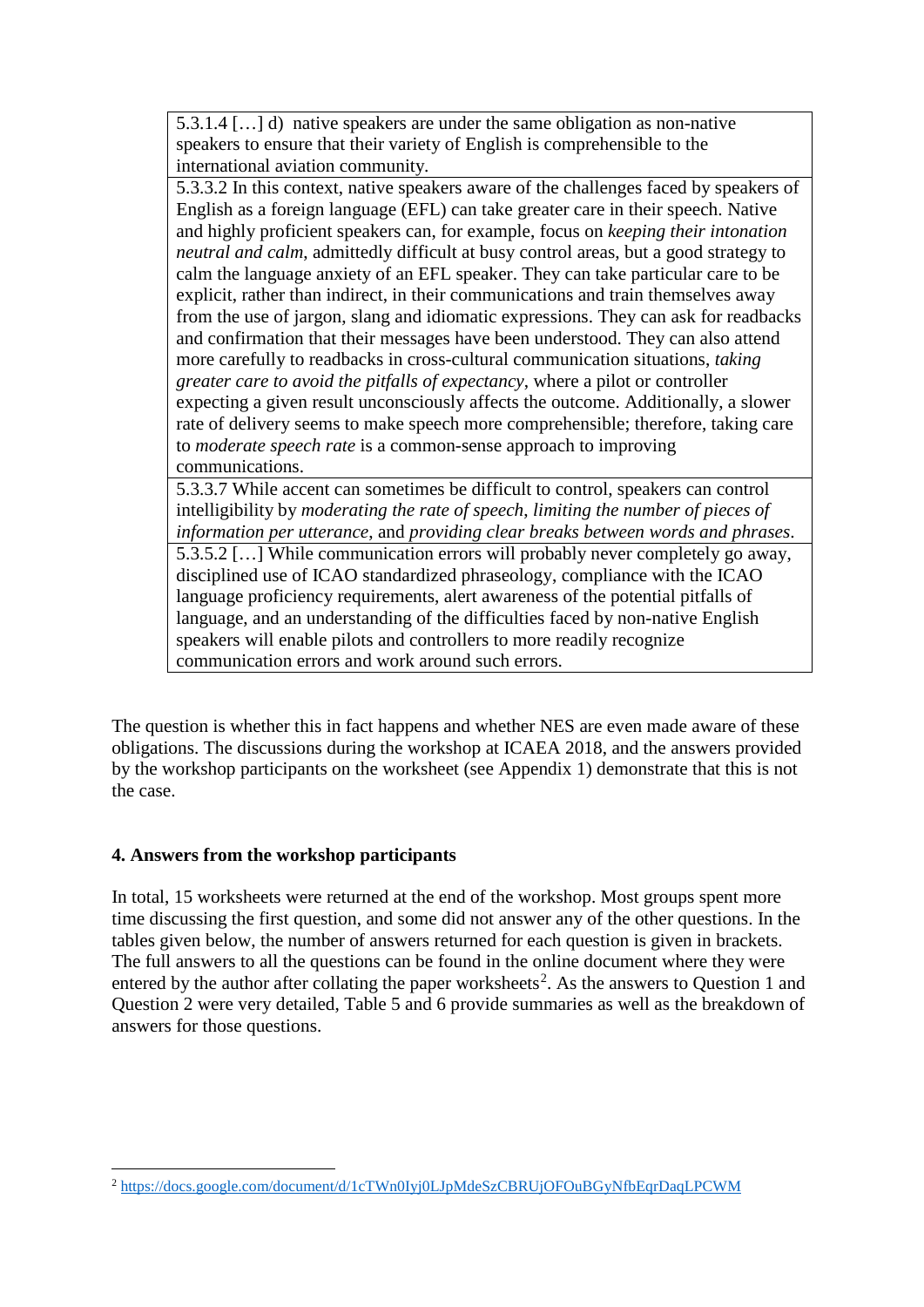*Table 5. Q1. What do you think are the most important requirements[3](#page-4-0) for NES regarding communication between NES and EL2 in the aviation context? [15/15]*

| <b>Summary of answers to Q1</b>                                               |                |
|-------------------------------------------------------------------------------|----------------|
| Strategies for accommodation [8], e.g. simplification [14], speech rate [11], | 44             |
| accent [6], paraphrase [3], cross-cultural strategies [3]                     |                |
| Awareness of the need to adapt in the international environment               | 10             |
| Stick to the Standards, Procedures and to Standard Phraseology                | $\overline{7}$ |
| Attitude: professionalism and patience                                        | $\overline{4}$ |
| Training of instructors; Testing; Reviews                                     | $\overline{4}$ |
|                                                                               |                |
| <b>Breakdown of answers to O1</b>                                             |                |
| Rate of speech/speak slowly/pace                                              | 11             |
| Accommodate/accommodation strategies                                          | 8              |
| Stick to the standard. Doc 4444 (ICAO, 2016b), ch.12                          | 6              |
| Keep to essential words/simplify vocabulary                                   | 6              |
| Simplify language                                                             | 6              |
| Accent intelligibility for international community/tone down (NES) accent     | 5              |
| Cross-cultural strategies (40% pilots from Asia)                              | $\overline{3}$ |
| NES need more awareness of culturally-specific and figurative language /      | $\overline{3}$ |
| sensitivity to culture                                                        |                |
| Awareness of colloquial vs International phrases/words                        | 3              |
| Paraphrase more simply ('sideways')                                           | $\overline{2}$ |
| Awareness of the need to adapt to EL2 / adapt fluency, rate of speech, rhythm | $\overline{2}$ |
| "authority" attitude towards EL2                                              | $\mathbf{1}$   |
| Know how to paraphrase if EL2 can't understand                                | $\mathbf{1}$   |
| $Empathy + care$                                                              | $\mathbf{1}$   |
| Study the procedures where flying (PPs)                                       | $\mathbf{1}$   |
| <b>KISS</b>                                                                   | 1              |
| Exposed to different accents                                                  | 1              |
| Clarity                                                                       | 1              |
| Enforce re-testing                                                            | $\mathbf{1}$   |
| Organising shift meetings as a review of ATC general performance              | $\mathbf{1}$   |
| Commonalities across NES countries                                            | $\mathbf{1}$   |
| Attitude (integrity, professionalism)                                         | 1              |
| Good 'training the trainer'                                                   | 1              |
| Experienced instructors mentoring young instructors                           | $\mathbf{1}$   |
| Patience w/training EL2                                                       | $\mathbf{1}$   |

For Question 2, which asked for instances of communication between NES and EL2, participants were more interested in giving examples of communication failures than examples of successes, with only 2 example of success: one involving the reverse image of the main causes of failure, i.e. good use of standard RT, and one showing the creativity of EL2 when their English vocabulary is failing.

 $\overline{\phantom{a}}$ 

<span id="page-4-0"></span><sup>&</sup>lt;sup>3</sup> The worksheet referred to 'requirements'. Elizabeth Matthews pointed out that strictly speaking, ICAO Doc 9835 (ICAO, 2010) does not give 'requirements' but recommendations and guidance. Only what is in the Annexes is required – and only from the States that have signed.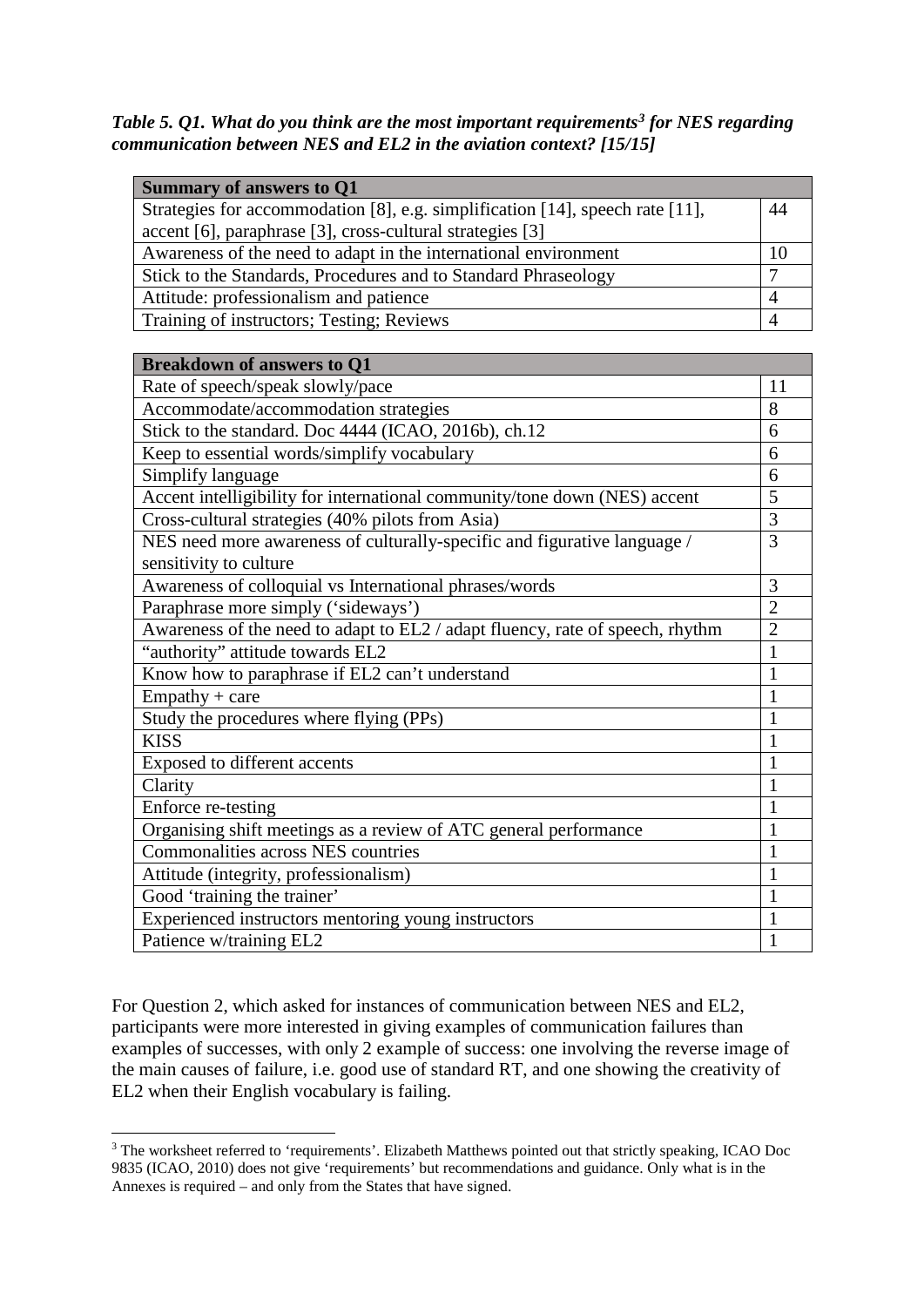*Table 6. Q2. Examples of NES interacting with EL2: failures and successes [14/15]*

| Q2.a. Main causes of failures [14/15]                                             |                             |
|-----------------------------------------------------------------------------------|-----------------------------|
| <b>Summary of answers to Q2.a</b>                                                 |                             |
| Lack of training in phraseology for NES, deviations from standard phraseology     | 6                           |
| (e.g. "follow the greens"; "twelve ninety five")                                  |                             |
| Use of slang/jargon/colloquialisms/idioms (e.g. "kill the rabbit")                | 5                           |
| Attitude: lack of sympathy, lack of patience, culture of superiority towards EL2, | 4                           |
| non-supportive behaviour, arrogance                                               |                             |
| No exposure to different cultures, lack of awareness of cultural issues           | $\mathcal{D}_{\mathcal{L}}$ |
| Non-compliance with standards, non-compliance with rules                          | $\mathcal{D}$               |
| NES speech too fast                                                               | $\mathcal{D}$               |
| Too much information in the same message (more than 3 pieces); sometimes          |                             |
| irrelevant information                                                            |                             |
| Rote learning/checklists                                                          |                             |

| <b>Q2.b. Main causes of successes [2/15]</b>                               |  |
|----------------------------------------------------------------------------|--|
| Standard $RT +$ Confirm, Clarify, Check                                    |  |
| Innovative creation in unusual situation: "the earth going up and down" to |  |
| express "earthquake"                                                       |  |

The answers to Question 3, about whether and how NES are taught how to deal with EL2, demonstrate not only the lack of such training, but the perception of the need to provide explicit instruction to NES.

*Table 7. Q3. Teaching those requirements to NES - In your own experience: [10/15]*

| $Q3.a.$ Are they taught? $[10/15]$ |  |
|------------------------------------|--|
|                                    |  |
| Yes                                |  |
| Sometimes                          |  |

| $\vert$ Q3. b. Which ones? (e.g. being intelligible, being aware of difficulties for EL2) [2/15] |  |
|--------------------------------------------------------------------------------------------------|--|
| Given scripts of previous situation. Being aware of difficulties                                 |  |
| not taught routinely                                                                             |  |

| Q3.c. Where are they taught, and by whom? [5/15]                                 |  |
|----------------------------------------------------------------------------------|--|
| They should be taught by instructors that are prepared for that and aware of its |  |
| importance (most likely NNS, experienced pilots or instructors)                  |  |
| in cockpit                                                                       |  |
| App being developed Beta stage software for self-study (Ohio University) –       |  |
| PlaneEnglish                                                                     |  |
| English Language Specialist (Case Study, Test, Role Play)                        |  |
| not happening yet                                                                |  |

*Q3. d. How are they taught? (e.g. explicitly, by example, by correction, by rule) [2/15]* Explicitly. Role Play 1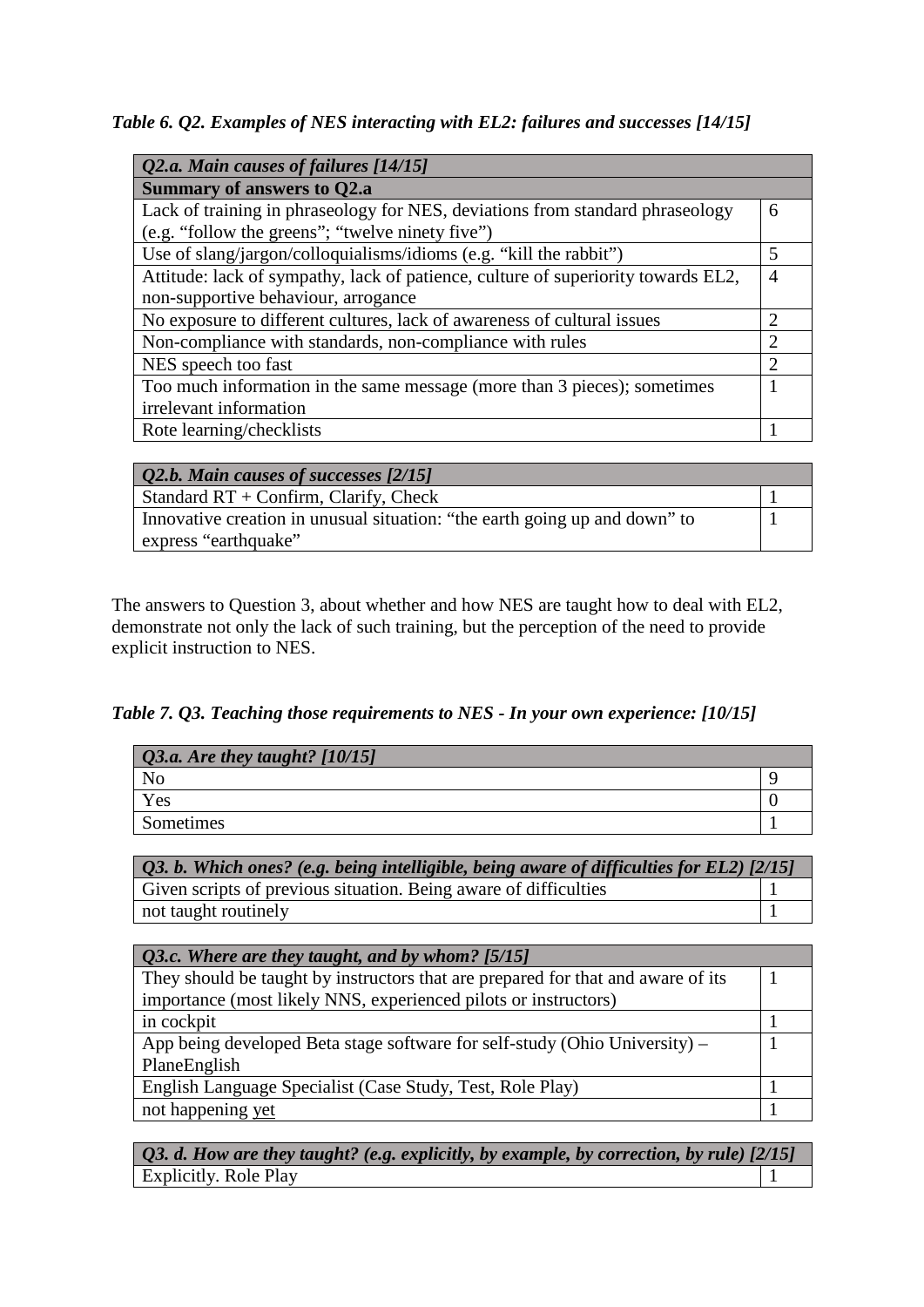| maybe CAP-413 for British radiotelephony is an example to teach British |  |
|-------------------------------------------------------------------------|--|
| $\vert$ pilots & ATCOs to stick to standards                            |  |

The answers to Question 4, about how NES should be taught, were very detailed and are given in full in Table 8.

# *Table 8. Q4. How should the ICAO requirements for NES be taught? [11/15]*

| Q4. How should the ICAO requirements for NES be taught? [11/15]                                       |
|-------------------------------------------------------------------------------------------------------|
| Standard Phraseology classes for NES, which should include: teaching accommodation                    |
| skills by analysing samples of real life R/T communications, with breakdowns, with                    |
| NES and NNES.                                                                                         |
| NES could be exposed to a variety of accents and there could be some tasks in which                   |
| they had to understand and role play interactions with NNES.                                          |
| They should be taught how to be aware, communication strategies.                                      |
| Case studies                                                                                          |
| Native English speakers could start to learn other languages so they better understand the            |
| challenges                                                                                            |
| Listen to themselves                                                                                  |
| Clean up speech (Hesitations)                                                                         |
| Teach on the ground first (vocabulary), then intersperse with flight training                         |
| Phraseology should be re-tested:                                                                      |
| Level 4 every 3 years                                                                                 |
| Level 6 every 6 years                                                                                 |
| Textbooks based on ICAO for Pilots and ATCs                                                           |
| For ATC: classroom theory; online qualification                                                       |
| Phraseology refresher course                                                                          |
| Phraseology testing as part of ground school                                                          |
| Workshop to raise awareness on limiting NES use of idiomatic and figurative in plain                  |
| language interaction.                                                                                 |
| Competency checks should involve a language element<br>Simulator:                                     |
| CRM/TRM should include language as an element of training                                             |
| For written manuals: expose authors to learning situation of readers/mechanics                        |
| When doing line checks pilots should be evaluated. ICAO requirements should be added<br>to line check |
| Built into training - initial and recurrent                                                           |
| Video, on line learning                                                                               |
| Role-playing and open-ended scenarios                                                                 |
| NES should be held accountable                                                                        |
| Regulation                                                                                            |
| Initial training $+$ recurrent training                                                               |
| Part of checklist on which you are assessed.                                                          |
| Case studies of risky situations                                                                      |
| Role-play: on a simposition                                                                           |
| Switch pilot-controller                                                                               |
| Pilot-controller synergy training                                                                     |
| Impossible to enforce unless it is regulated                                                          |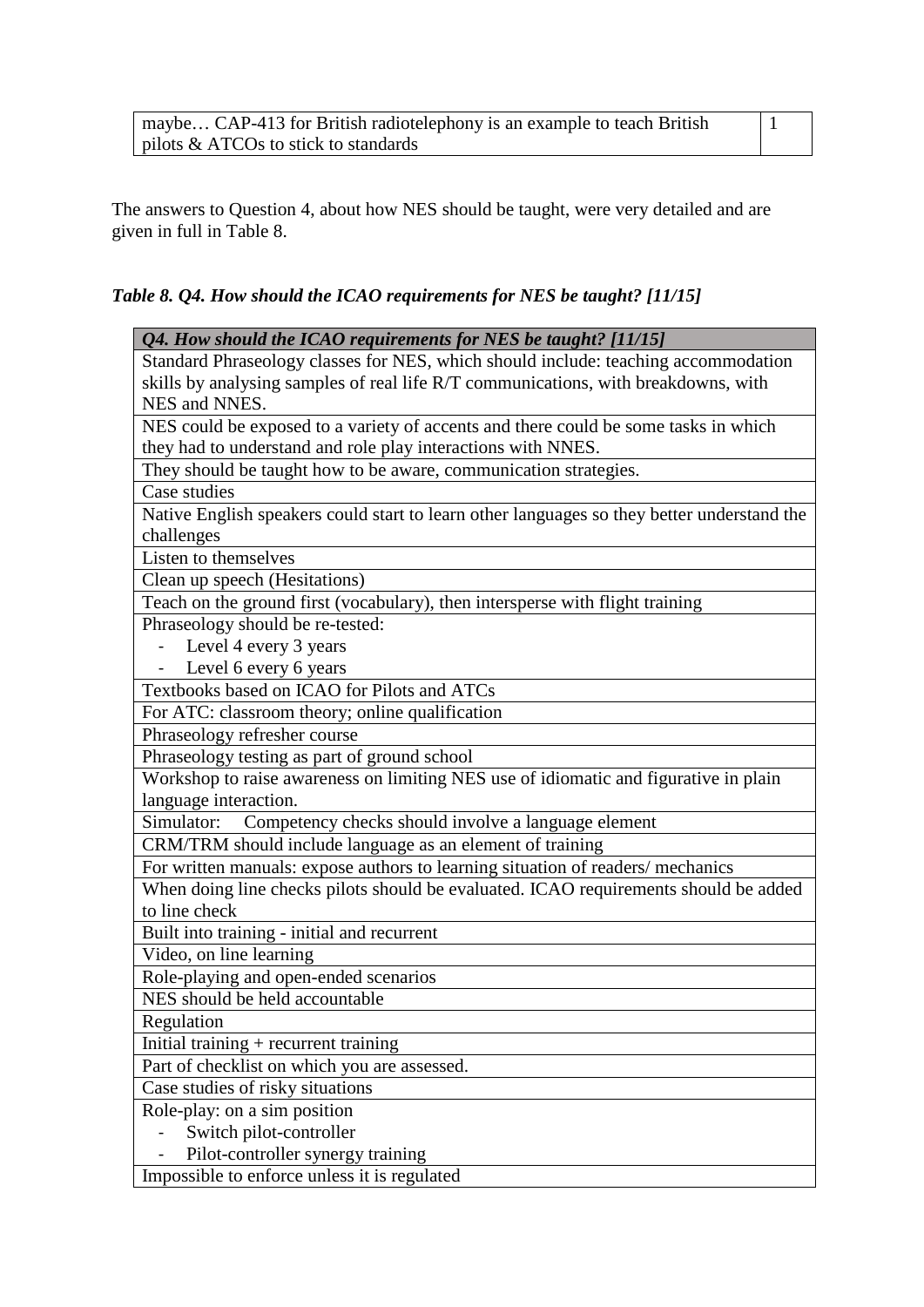$\rightarrow$  All aviation authorities must impose RT training (refresher) and testing It should be a requirement Something like a short course like Dangerous Goods or Aviation Safety. Once per 2 years.

As shown in Table 9, the answers to Q5 mostly repeat those of Q.4 and confirm the need for explicit training, and testing of NES. The current recommendations would ensure adequate training if they were observed and put into practice.

## *Table 9. Q5. Should there be other requirements for NES in addition to those in ICAO Doc 9835? [5/15]*

## *Q5.b. If so, what are they? [5/15]*

NES shouldn't be automatically rated level 6 but they should undergo testing in Aviation English and Standard Phraseology, in which they would have to prove their ability to apply accommodation skills. If there are reports for communication problems, they should be re-tested.

It should be included in the testing policy (NES should be tested).

Training could also be a requirement (mandatory training)

Should be tested (S.P. for NES)

Incorporated as other task?

Level 6 never gets retesting. Recommend recurrent testing for level 6.

If the ones in 9835 now were adhered to, probably no need for more!

And these requirements should appear in the documents that pilots/controller read:

- Manual of RTF (Doc 9432, 2007) (ICAO, 2007)
- FAA Pilot/Controller Glossary AIM (FAA, 2018)
- Doc 4444 (ICAO, 2016b)
- Annex 10, vol II (ICAO, 2016a)

## Q5.b *And how should they be taught [1/15]*

See answer 4

## **Conclusion**

It is clear from the answers given by the workshop participants and shown in Tables 5-9 above that there is a strong feeling – at least among the workshop participants – that:

- NES should be taught Standard Phraseology
- NES should be tested regularly
- The recommendations in (ICAO, 2010) should be made mandatory
- Training for NES as well as for EL2 and NES would benefit from case studies and role-playing

Currently, Aviation English is not taught nor tested in the US, which is a serious issue for the rest of the world, where it is not only taught but tested as part of pilot and ATC licencing. Thus, there is compliance with the LPRs around the world, but not in the US.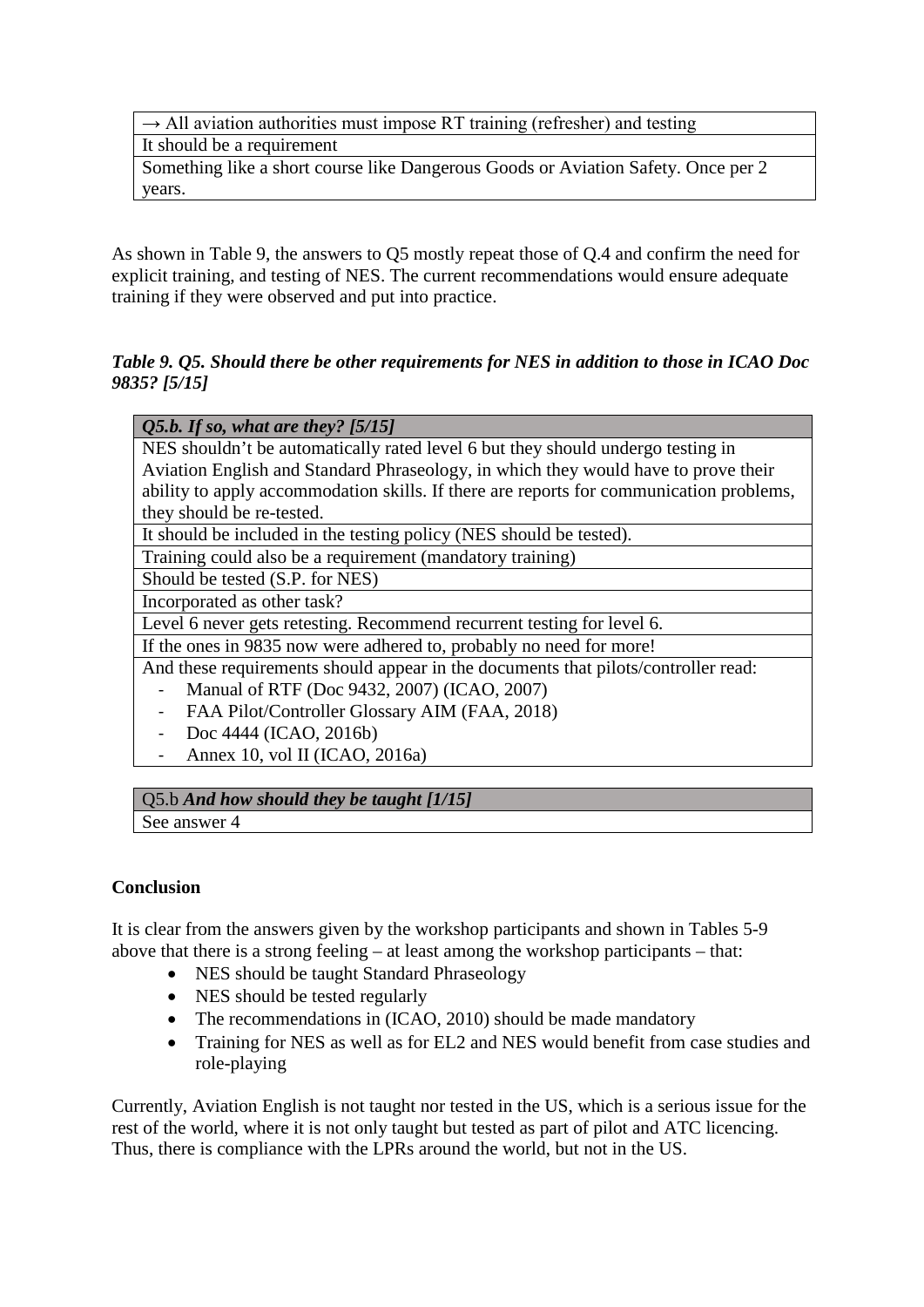Incorrect phraseology and miscommunications are not just an issue of safety, they are also a problem for efficiency of operations, causing delays, adding to costs (for the airlines) and inconvenience (for the passengers). Unsuccessful communication requiring repetitions and clarifications can also prevent distress messages from being heard, causing accidents or incidents that are not directly traceable to miscommunication (see also (Matthews, 2018)).

#### **References**

- Aiguo, Wang (2008). Reassessing the position of Aviation English: from a special language to English for Specific Purposes. *IBERICA, 15*, 151-163.
- Alderson, J. C. (2009). Air safety, language assessment policy, and policy implementation: The case of Aviation English. *Annual Review of Applied Linguistics, 29*, 168-187.
- Borowska, Anna (2017). *Avialinguistics: The study of language for aviation purposes*. Frankfurt am Main: Peter Lang.
- Clark, Barbara. (2017). *Aviation English Research Project: Data analysis findings and best practice recommendations*. Retrieved from [https://publicapps.caa.co.uk/modalapplication.aspx?catid=1&pagetype=65&appid=11](https://publicapps.caa.co.uk/modalapplication.aspx?catid=1&pagetype=65&appid=11&mode=detail&id=7802) [&mode=detail&id=7802](https://publicapps.caa.co.uk/modalapplication.aspx?catid=1&pagetype=65&appid=11&mode=detail&id=7802)
- Estival, Dominique, Farris, Candace, & Molesworth, Brett R.C. (2016). *Aviation English: A lingua franca for pilots and air traffic controllers*. London, UK: Routledge.
- FAA. (2018). *FAA Pilot/Controller Glossary AIM*. Retrieved from [https://www.faa.gov/air\\_traffic/publications/media/pcg\\_basic\\_chgs%201\\_2\\_9-13-](https://www.faa.gov/air_traffic/publications/media/pcg_basic_chgs%201_2_9-13-18.pdf) [18.pdf.](https://www.faa.gov/air_traffic/publications/media/pcg_basic_chgs%201_2_9-13-18.pdf)
- Farris, Candace, Trofimovich, Pavel, Segalowitz, Norman, & Gatbonton, Elizabeth. (2008). Air Traffic Communication in a Second Language: Implications of Cognitive Factors for Training and Assessment. *TESOL Quarterly, 42*(3), 397-410.
- Federal Aviation Administration. (2017). *FAA English language standard for an FAA certificate issued under 14 CFR Parts 61, 63, 65, and 107 (AC 60-28B)*. Washington, D.C. USA.
- Henley, Irene, & Daly, Wayne. (2004). Teaching Non-Native English Speakers: Challenges and Strategies. In Mary Ann Turney (Ed.), *Tapping Diverse Talent in Aviation* (pp. 21-44). Burlington, VT, USA: Ashgate.
- ICAO. (2007). *ICAO Doc 9432. Manual of Radiotelephony, Fourth Edition*. Montreal, Canada: International Civil Aviation Organization.
- ICAO. (2010). *ICAO Doc 9835. Manual on the Implementation of ICAO Language Proficiency Requirements, 2nd Edition*. Chicago, USA: International Civil Aviation Organization.
- ICAO. (2016a). *Annex 10 to the Convention on International Civil Aviation: International Standards and Recommended Practices and Procedures for Air Navigation Services, 7th edition.* Montreal, Canada: International Civil Aviation Organization.
- ICAO. (2016b). *ICAO Doc 444. PANS-ATM, or Procedures for Navigation Services – Air Traffic Management)* Montreal, Canada: International Civil Aviation Organization.
- Jang, Raymond, Molesworth, Brett R. C., Burgess, Marion, & Estival, Dominique. (2014). Improving Communication in General Aviation through the use of Noise Cancelling Headphones. *Safety Science, 62*, 499-504.
- Kim, Hyejeong, & Billington, Rosey. (2016). Pronunciation And Comprehension In English As A Lingua Franca Communication: Effect Of L1 Influence In International Aviation Communication. *Applied Linguistics*, 1-25. doi:10.1093/applin/amv075